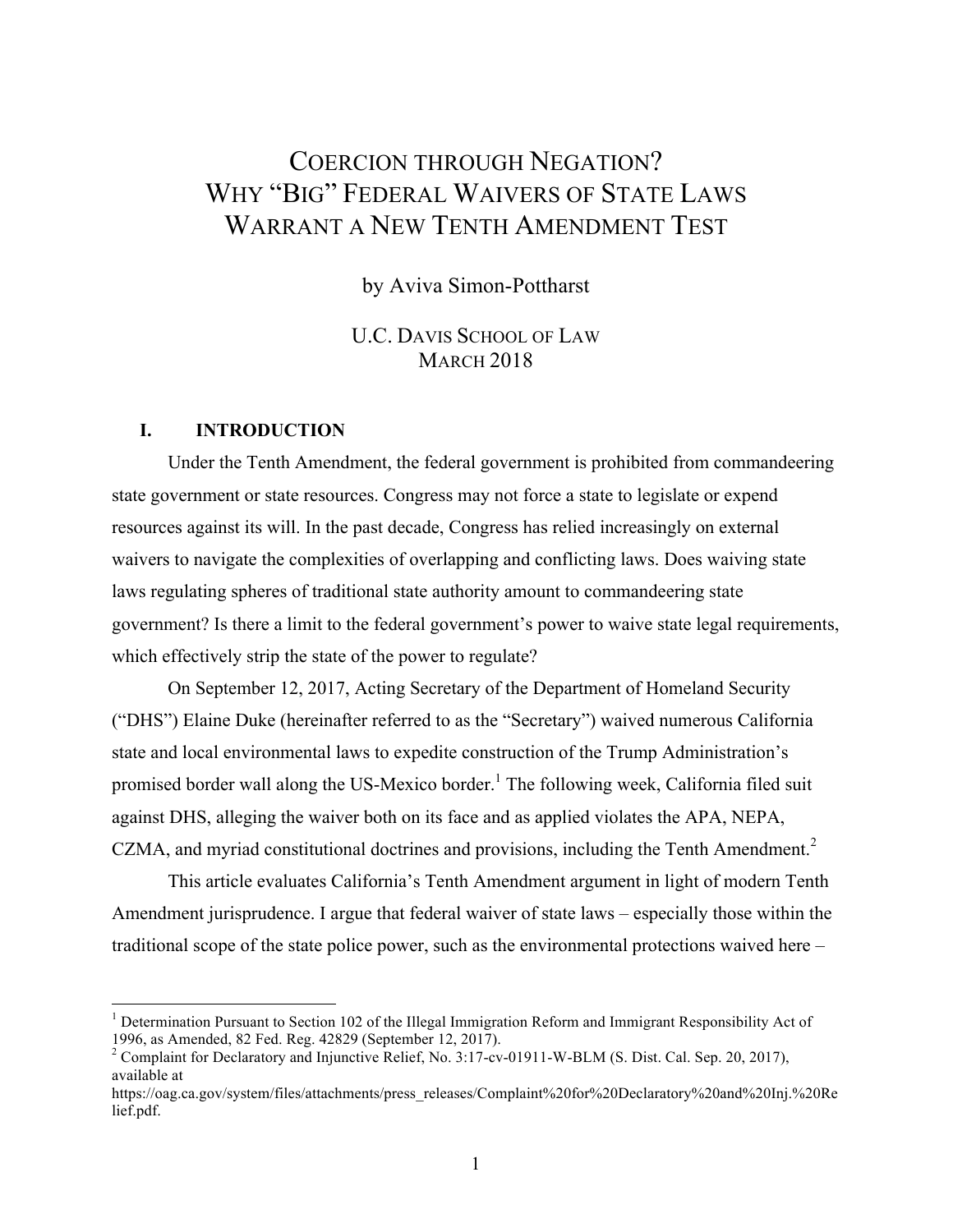raises important policy and federalism issues that the current commandeering test cannot adequately address. Given Congress' increasing reliance on these waivers to navigate overlapping and conflicting regulatory schemes, I conclude that a new framework is necessary that weighs the desirability and usefulness of legislating through waivers against the interests of state and local governments in enforcing their laws consistently and in knowing when their laws will be enforced.

# **II. THE WAIVER**

To understand California's legal argument regarding the effect of the federal waiver on California's state sovereignty, it is first important to understand the waiver mechanism itself. A "waiver" is a statutory provision exempting certain persons, projects, or categories of activities from some or all of the requirements of other statutory provisions.<sup>3</sup> Waiver provisions can be internal or external. Internal (also called "small") waiver provisions allow the Executive to suspend all or portions of the law of which they are a part. External (also called "big") waiver provisions allow the Executive to suspend the requirements of other laws. <sup>4</sup>

### **a. Waiver Authority: The REAL ID Act of 2005**

The waiver provision challenged by California, Section 102(c) of the REAL ID Act of  $2005<sup>5</sup>$ , which amended the 1996 Immigration Reform and Immigrant Responsibility Act ("IIRIRA")<sup>6</sup>, is an external waiver. The REAL ID Act provides for improvements to physical barriers at U.S. borders, specifically in areas of "high illegal entry."7 Section 102 grants the Secretary of Homeland Security, "notwithstanding any other provision of law…the authority to waive all legal requirements such Secretary, in such Secretary's sole discretion, determines necessary to ensure expeditious construction" of the border wall."<sup>8</sup> The waiver becomes valid upon the Secretary's publication of her determination in the Federal Register. By invoking the REAL ID waiver, the Secretary "effectively amends the waived external statutes to contain an

<sup>3</sup> R. Craig Kitchen, *Negative Lawmaking Delegations: Constitutional Structure and Delegations to the Executive of Discretionary Authority to Amend, Waive, and Cancel Statutory Text*, 40 Hastings Const. L.Q. 525, 555 (2013).  $4$  *Id.* 

<sup>5</sup> Pub. L. No. 109-13, div. B, § 102(c), 119 Stat. 302, 306 (2005), reprinted in 8 U.S.C. § 1103 note (2006) (Improvement of Barriers at Border).

 $6$  Pub. L. 104-208, div. C, 110 Stat. 3009-546 (1996) (codified as amended in scattered sections of 8 and 18 U.S.C.).

<sup>&</sup>lt;sup>7</sup> Pub. L. No. 109-13, supra note 3, at  $$102(a)$ .

<sup>8</sup> *Id.* at §102(c).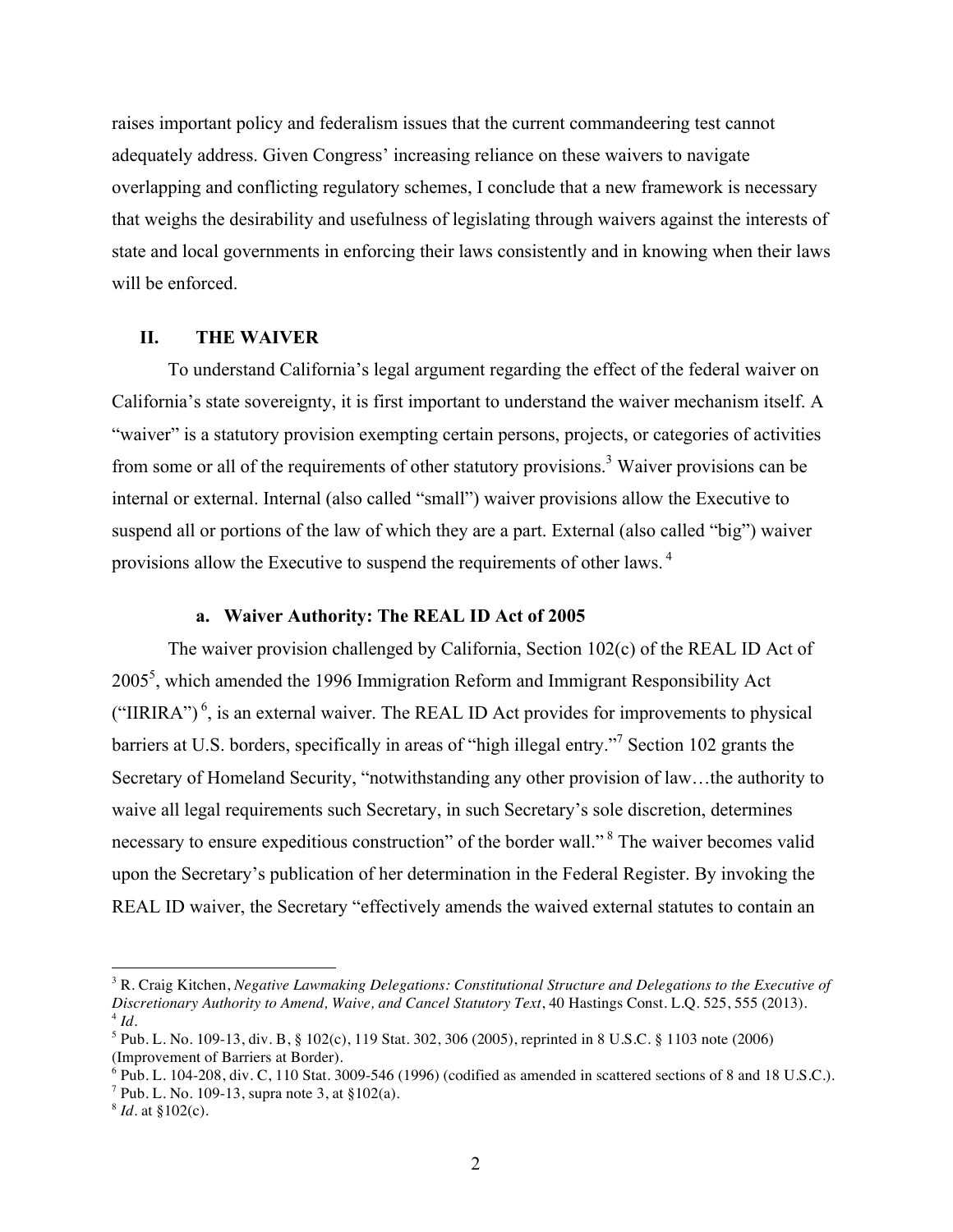exception for border fence construction."<sup>9</sup> Finally, Section 102 permits only constitutional challenges to the waiver, and strips federal appellate courts of jurisdiction, to the effect that decisions of district courts are final unless the U.S. Supreme Court grants certiorari.<sup>10</sup>

# **b. The San Diego and Calexico Waivers**

On September 12, 2017, Secretary Duke published a determination in the Federal Register that the border areas in San Diego and Calexico are areas of "high illegal entry." Pursuant to Section  $102(c)$ , she then waived some twenty-eight federal statutes and "all federal, state, or other laws, regulations and legal requirements of, deriving from, or related to the subject of" those statutes.<sup>11</sup> The statutes listed pertain to environmental and wildlife protection, historic preservation, and Native American religious freedom. Secretary Duke waived these legal requirements with respect to a broad range of activities associated with border wall construction: "accessing the Project area…site preparation, installation and upkeep of physical barriers, roads, supporting elements, drainage, erosion controls, and safety features."<sup>12</sup> It is the seemingly limitless duration of this waiver, as well as its far-reaching scope, that California contends infringes on its state sovereignty in contravention of the Tenth Amendment.

#### **III. TENTH AMENDMENT JURISPRUDENCE**

The Constitutional Framers "split the atom of sovereignty," dividing the powers of government between the national government and the states, each "protected from incursion by the other." <sup>13</sup> They delegated to the national government a set of limited, enumerated powers, such as the power to declare war, coin money, and regulate interstate commerce. These limited delegations by implication left all remaining sovereign power to the states. Yet, under pressure from states which wished to confirm explicitly their retained rights, Congress quickly passed the Tenth Amendment, providing that those "powers not delegated to the United States by the Constitution, nor prohibited by it to the States, are reserved to the states respectively." Accordingly, states have long been understood as having the right to regulate spheres such as

 $<sup>9</sup>$  Kitchen, supra note 3 at 555.</sup>

<sup>10</sup> Deena Mueller, *Immigration Reform's Unintended Consequence: Providing Greater Justification for Border Patrol to Waive Environmental Compliance at the U.S.-Mexico Border*, 37 Wm. & Mary Envtl. L. & Pol'y Rev. 785, 798 (2013).

<sup>&</sup>lt;sup>11</sup> 82 Fed. Reg. 42829, supra note 1.<br><sup>12</sup> *Id.* 

<sup>12</sup> *Id*. 13 *U.S. Term Limits, Inc. v. Thornton*, 514 U.S. 779 (1995).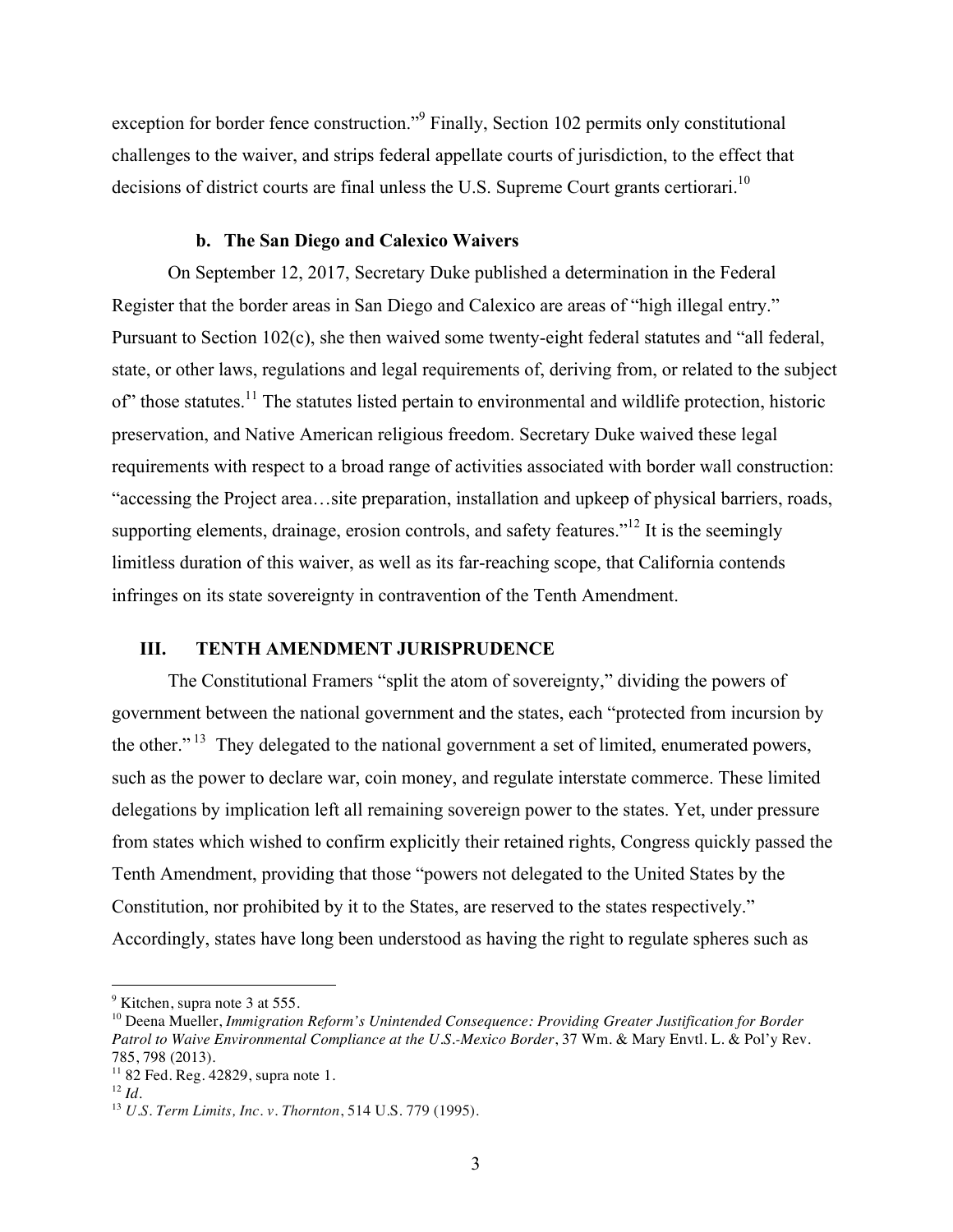education, marriage, public safety, purely intrastate commerce, and land use. State and federal powers overlap in certain areas such as levying taxes and law enforcement, and state regulation in these "gray areas" is subject to federal preemption under the Supremacy Clause.

In addition to helping delineate *what* the federal government may regulate, the Tenth Amendment has been interpreted to guide *how* the federal government may regulate. The Supreme Court has held that Congress may incentivize states to adopt a federal regulatory scheme. For example, in *South Dakota v. Dole*, the Court found that conditioning states' receipt of a small portion of federal highway funds on their increasing their state drinking age to twentyone – alcohol being a sphere of traditional state regulation – did not violate the Tenth Amendment.<sup>14</sup>

The federal government similarly did not violate the Tenth Amendment when it preempted state regulation of private surface coal mining. <sup>15</sup> In *Hodel v. Virginia Surface Mining & Reclamation Association*, the State of Virginia argued that federal regulation of surface coal mining impinged on the state's traditional right to regulate land use. However, the Court held that Congress "does not invade areas reserved to the States by the Tenth Amendment" when it displaces states' exercise of their police powers, so long as it does so while exercising one of its delegated authorities. Here, the Court explained, Congress had found that surface coal mining pollution adversely affected interstate commerce, so it could displace state regulation under its Commerce Clause authority. 16

However, the Court did find an impermissible intrusion into state sovereignty where Congress required states to either develop their own low-level nuclear waste disposal facilities or take title to the waste and incur any liability derived therefrom. <sup>17</sup> *New York v. U.S.* involved a federal statute adopted after a compromise with the states regarding the need for these disposal facilities. Despite the states' apparent acquiescence, the Court accepted their argument that the take-title provision violated the Tenth Amendment because it "crossed the line distinguishing encouragement from coercion."<sup>18</sup> Offering the states the false "choice" of either regulating the

<sup>14</sup> *South Dakota v. Dole*, 483 U.S. 203 (1987).

<sup>15</sup> *Hodel v. Virginia Surface Mining & Reclamation Assn*, 452 U.S. 264 (1984).

<sup>16</sup> *Id.* at 291.

<sup>17</sup> *New York v. U.S.*, 504 U.S. 144 (1992).

<sup>18</sup> *Id.* at 175.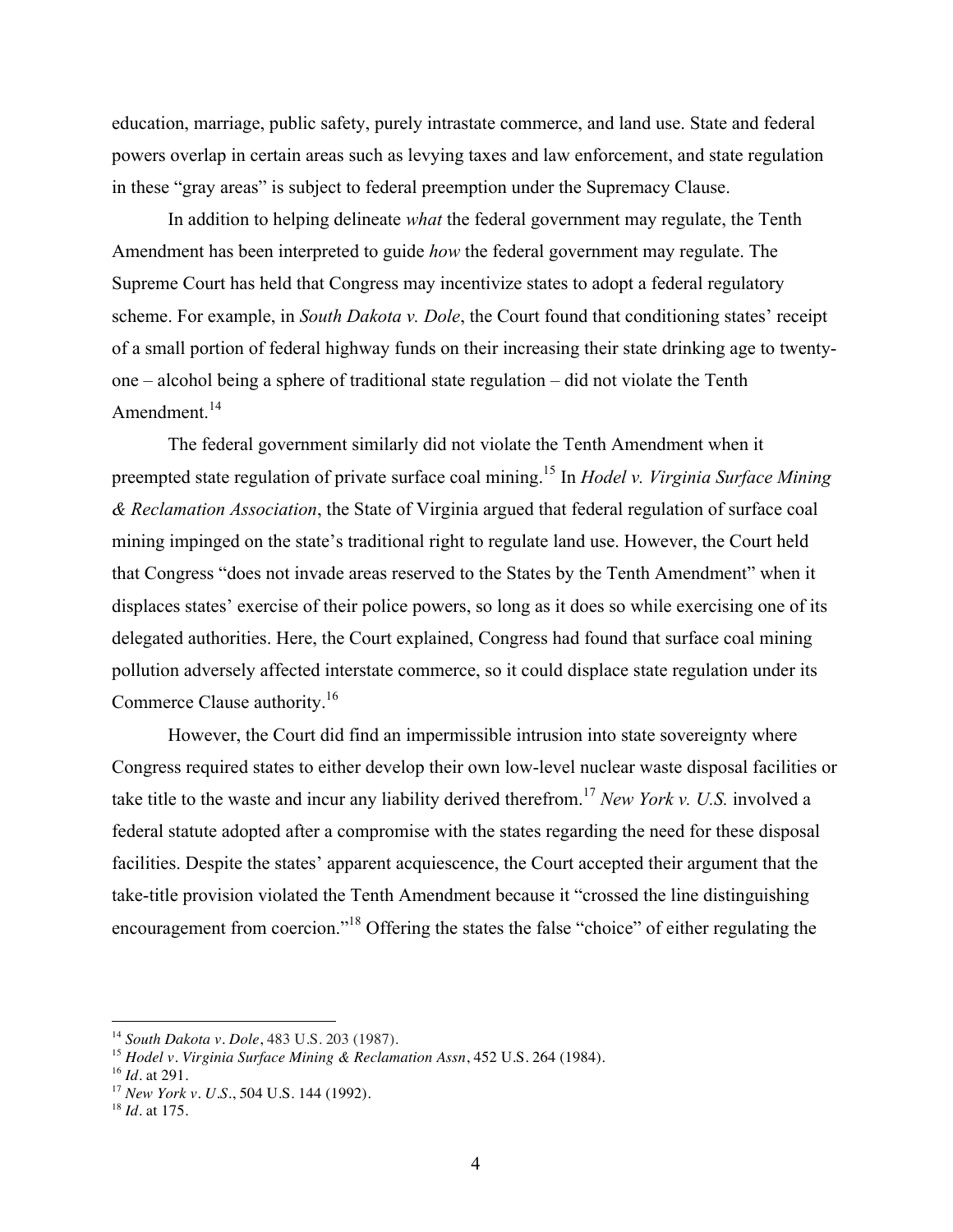waste themselves or taking title to it "commandeers the legislative processes of the States by directly compelling them to enact and enforce a federal regulatory program.<sup>"19</sup>

Aside from the present case initiated by California, only one other case has raised a Tenth Amendment challenge to the Section 102 waiver provision.<sup>20</sup> In *County of El Paso v. Chertoff*, the DHS Secretary under President George W. Bush, Michael Chertoff, exercised his Section 102 authority to waive thirty-seven federal laws to facilitate construction of barriers and roads along 470 miles of the United States-Mexico border in Texas, New Mexico, Arizona, and California.21 Like Secretary Duke's waiver, Chertoff's also purported to waive "all federal, state, or other laws, regulations and legal requirements of, deriving from, or related to the subject of" the federal laws listed, and did so "with respect to the construction of roads and fixed and mobile barriers" and their upkeep.<sup>22</sup> The County of El Paso, Texas, sued, arguing that Chertoff's waivers of Texas state and local laws violated the Tenth Amendment. The district court rejected the County's argument, finding that the commandeering allegations were without support.<sup>23</sup> The court distinguished *New York*, explaining that unlike the low-level nuclear waste legislation, the REAL ID waiver did not require the County to enact laws and implement a federal program.<sup>24</sup> The court also collapsed conflict preemption into its Tenth Amendment analysis, finding that the waiver "merely preempts Plaintiffs from enforcing state and local laws that would impede Congress' ability to expeditiously construct the border fence."<sup>25</sup>

Under current Supreme Court doctrine, then, the grounds for a viable Tenth Amendment suit are laid when Congress has "commandeered" state government or state resources. The only court to confront a Tenth Amendment challenge to Section 102 of the REAL ID Act had little difficulty dismissing the claim. California's legal arguments were more sophisticated, and its record better developed, than the *County of El Paso* court makes El Paso County's out to be. Yet the state fared no better in its uphill battle. The foundation of Tenth Amendment law thus laid, I turn to California's arguments.

<sup>&</sup>lt;sup>19</sup> *Id.* at 176.<br><sup>20</sup> *Cty. of El Paso v. Chertoff*, No. EP-08-CA-196-FM, 2008 WL 4372693 (W.D. Tex. Aug. 29, 2008).

<sup>&</sup>lt;sup>21</sup> Interestingly, I found no records indicating that California sued over these 2008 waivers of its state and local laws. <sup>22</sup> *Cty. of El Paso*, supra note 20 at \*8.

 $^{23}$  *Id.* at  $*9$ .  $^{24}$  *Id.* 

<sup>25</sup> *Id.* at \*9.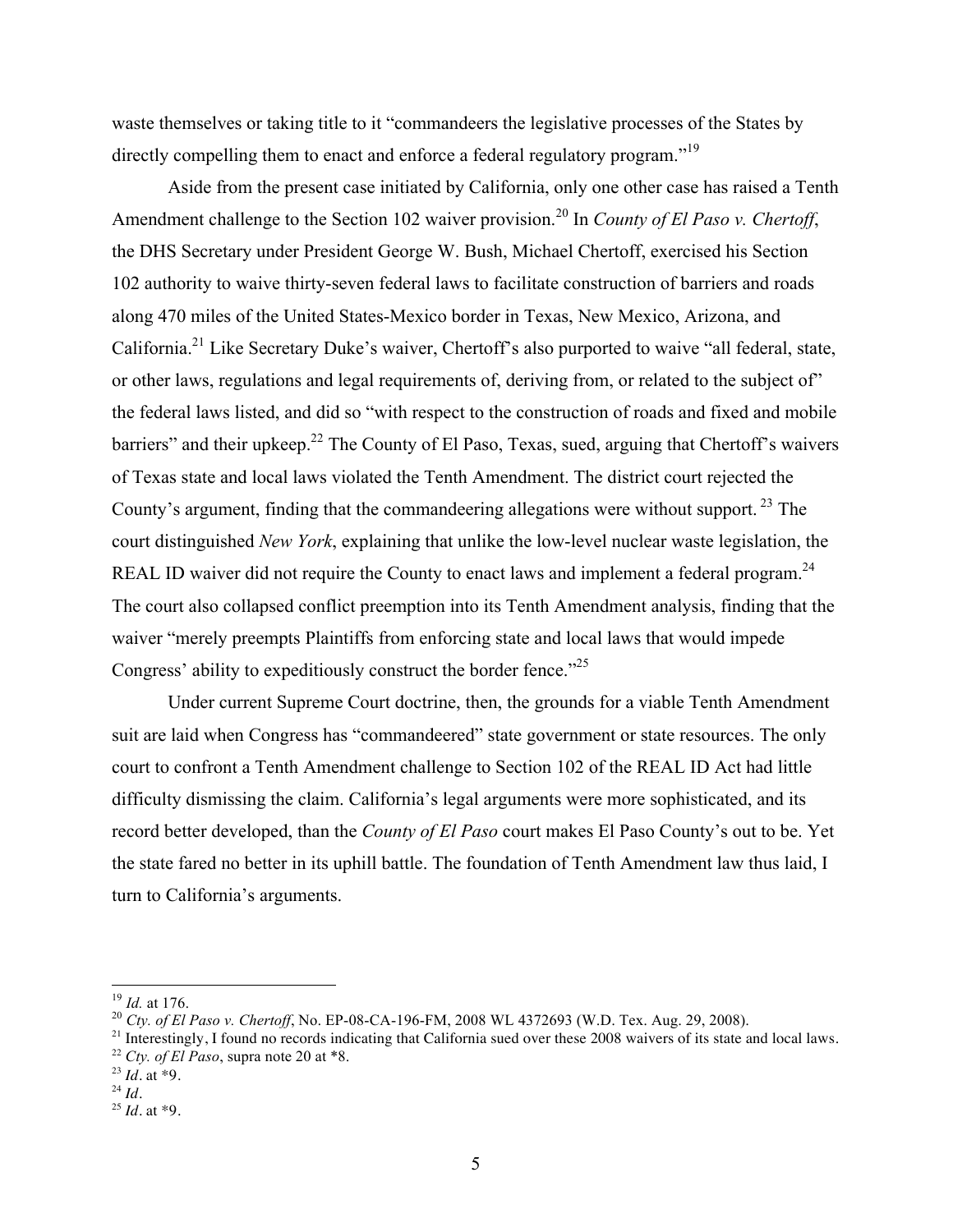# **IV. CALIFORNIA'S TENTH AMENDMENT CLAIM**

California alleged that Section 102 impermissibly invades California's sovereignty both on its face and as applied in the San Diego and Calexico waivers. I address the facial and asapplied challenges in turn.

### a. **The Facial Challenge**

Section 102 vests the DHS Secretary with the power to waive "all legal requirements" in order to expeditiously build the border wall. California asserted that if this phrase is interpreted to allow the Secretary to waive the application of state and local laws,

it would include the power to waive state laws that are intended to ensure workplace safety, anti-harassment and discrimination laws, state wage and hour laws, anti-corruption laws, laws relating to public safety, or any other state law, including criminal enforcement provisions of state law.<sup>26</sup>

Thus, California argued that if Section 102 is employed to waive state laws, it infringes upon the state's sovereign right "to create and enforce a legal code, both civil and criminal."<sup>27</sup>

There is disagreement among legal scholars as to whether the "all legal requirements" language in Section 102 was intended to encompass state law requirements.<sup>28</sup> The *County of El Paso* court found the phrase unambiguous, holding that Congress did intend the waiver authority to reach state laws.29 Assuming this is the case, California has a plausible argument that Section 102 commandeers state legislatures in violation of the Tenth Amendment. As described above, the Section 102 waiver in effect "writes into any statutes that might impede completion [of the border wall]...a waiver provision" for its construction.<sup>30</sup> Put another way, the waiver provision "grant[s] the executive branch the discretion to determine when certain laws should not apply."<sup>31</sup> Under the *New York* test, one can see how "writing into" state statutes and deciding when state and local laws should apply could constitute commandeering. Like the *New York* statute, the REAL ID waiver provision forces states to accept a federal regulatory scheme – the construction

<sup>29</sup> *County of El* Paso, supra note 20 at \*10.

<sup>&</sup>lt;sup>26</sup> Complaint for Declaratory and Injunctive Relief, supra note 2 at  $\P$  200.

<sup>27</sup> *Id.* at 29 (citing *Snapp & Son, Inc. v. Puerto Rico*, 458 U.S. 592, 601 (1982)).

<sup>&</sup>lt;sup>28</sup> Compare Kitchen, supra note 3 at 562 ("[A]llowing the Secretary to waive any law granted the Secretary broad discretion to negate not only federal law, but state and local law as well.") with David J. Barron and Todd D. Rakoff, *In Defense of Big Waiver*, 113 Colum. L. Rev. 265, FN 268 (2013) ("We would not understand the authority to 'waive all legal requirements' to include 'waiving' state law requirements.").

<sup>30</sup> David J. Barron and Todd D. Rakoff, *In Defense of Big Waiver*, 113 Colum. L. Rev. 265, 289 (2013).

<sup>31</sup> Kate R. Bowers, *Saying What the Law Isn't: Legislative Delegations of Waiver Authority in Environmental Laws*, 34 Harv. Envtl. L. Rev. 257 (2010).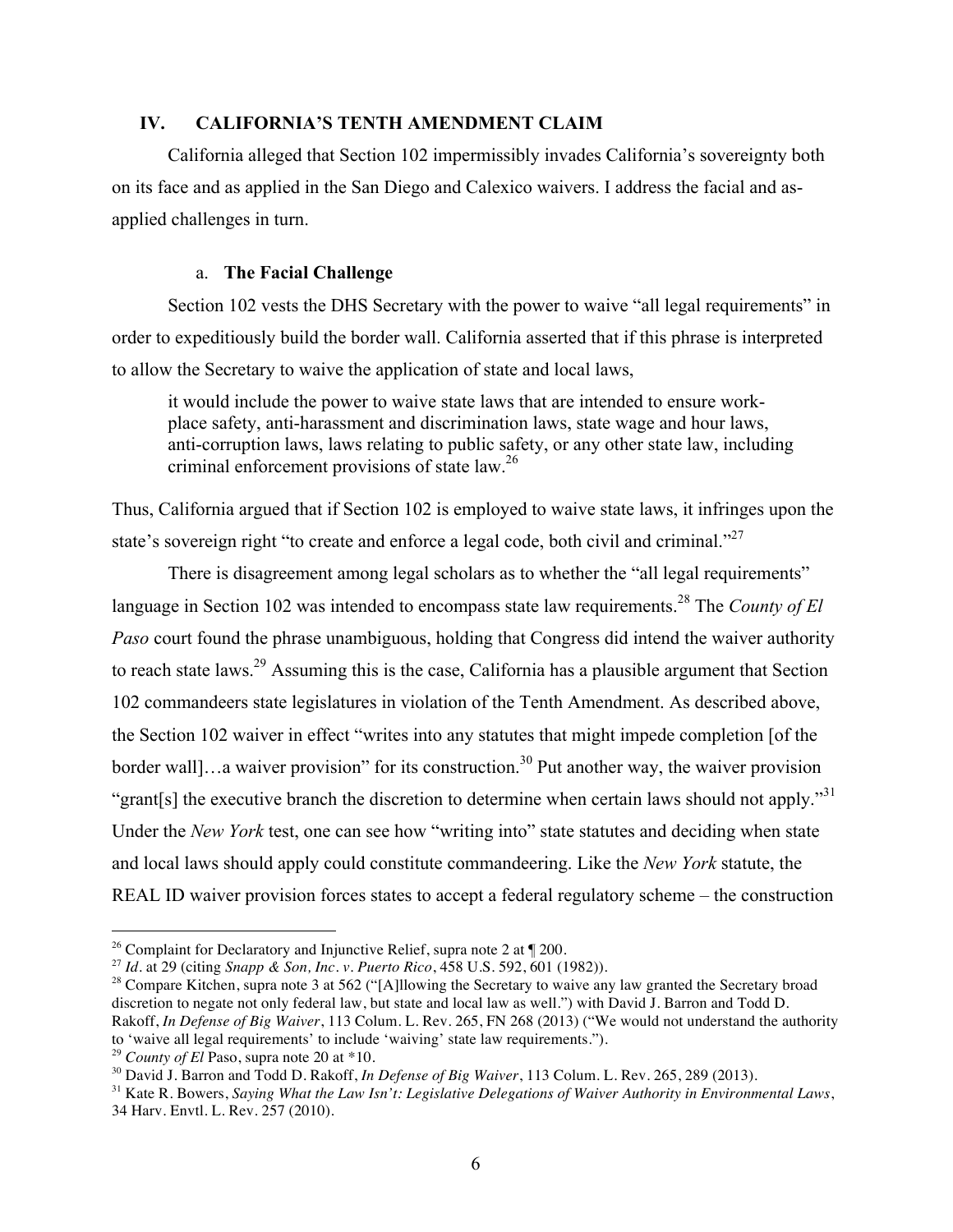of a border wall – into their own state legal systems, in this case through negating state laws. The discretion to waive is virtually unbridled, and lies exclusively with the DHS Secretary – a federal official – denying states input into when and to what extent a waiver is justified. Thus, under *New York*, California has a valid commandeering argument. In addition, to the extent that a Section 102 waiver could touch on areas of traditional state regulation not explicitly delegated to the federal government, the *Hodel* doctrine also lends support to California's theory. On its face, the waiver authority appears to reach state public safety laws, state wage and hour laws, and other such laws which Congress lacks the power to preempt.

At the same time, there are strong arguments for distinguishing *New York*. By waiving California state and local laws, the Secretary is not literally requiring the state and local governments to amend their laws through the state legislature and city councils. The waiver merely *has the effect* of amending them. Under a formalistic approach, therefore, the waiver probably does not amount to commandeering.

There is also an argument that Section 102 waivers operate not as amendments to state law, but as "preemptive" laws pursuant to the Supremacy Clause. States as sovereigns have the power to create their own laws, but the Congress can preempt them pursuant to one of its delegated powers. The Constitution expressly delegates to the federal government authority over national defense, foreign affairs, and immigration.<sup>32</sup> The Section 102 waiver is intended to promote construction of a border wall between the U.S. and Mexico; it is premised on the idea that expeditious construction is necessary for national security. Given this, the federal government has a forceful argument that Congress has the power to "preempt" via waiver any state laws that conflict with IIRIRA's border wall activities. However, as California argues, it is not clear that the exercise of Section 102 waiver authority is an act of preemption. Conflict preemption permits a conflicting or related federal statute to take precedence over a state statute. When the Secretary invokes the waiver, there is no true "preempting" federal statute. Rather, the Secretary is simply precluding the state from applying its laws to border wall construction activities.

Finally, even if the exercise of waiver authority is properly categorized as preemption, there are limits to what Congress may preempt. As noted above, *Hodel* stands for the proposition that Congress may displace states' exercise of their police powers *so long as* Congress is acting

 $32$  U.S. Const. art. I § 8.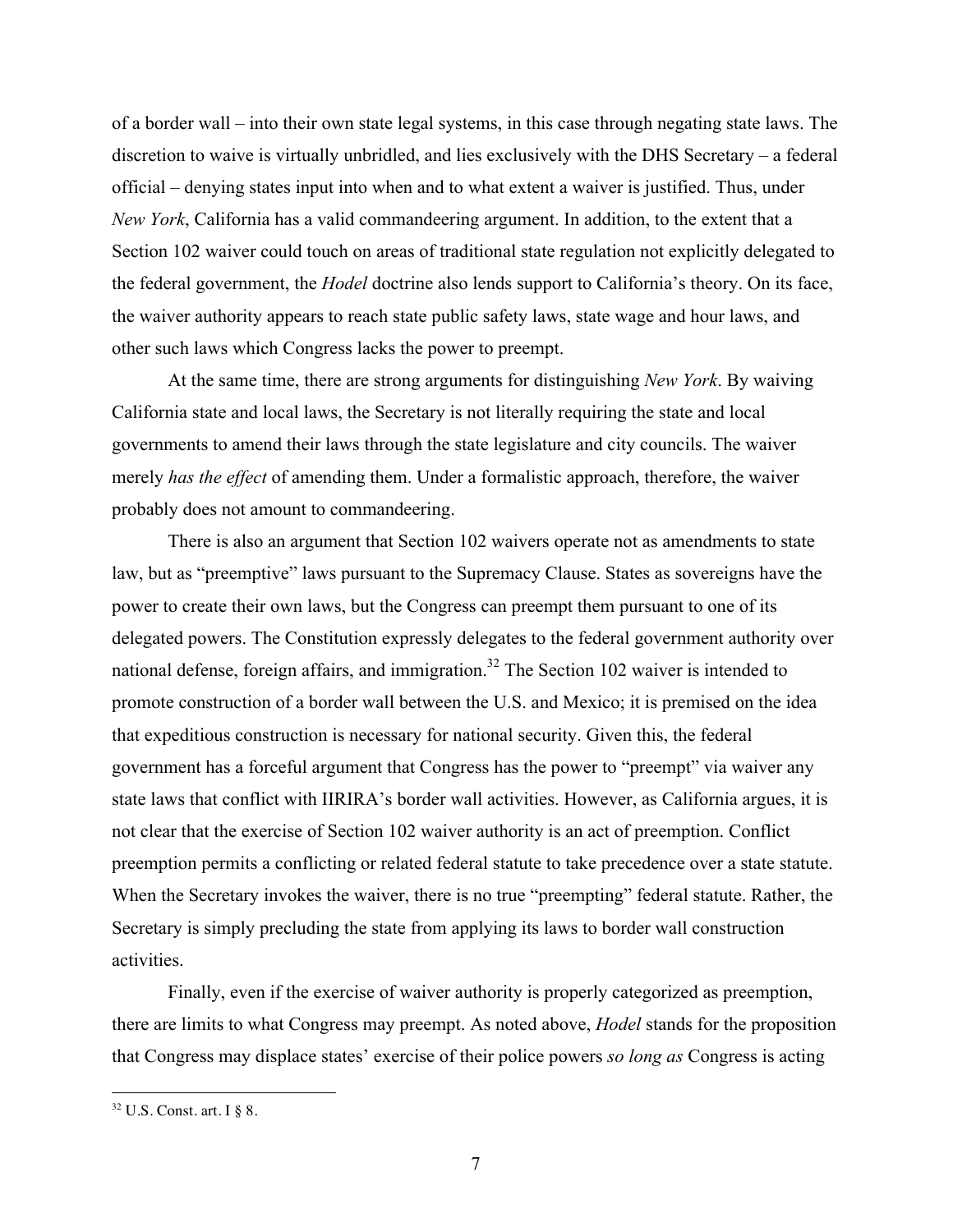pursuant to one of its delegated authorities.<sup>33</sup> Here, the Section 102 waiver provision contains no such limiting principle. To the contrary, it is virtually limitless, and does nothing to confine the federal government's waiver authority to its areas of delegated power. In sum, while undoubtedly an uphill battle, the outcome of California's facial challenge to Section 102 was not a foregone conclusion. The same cannot be said of its as-applied challenge, to which I turn next.

#### b. **The As-Applied Challenge**

In addition to challenging the constitutionality of Section 102 on its face, California also argued the statute is invalid as applied in the San Diego and Calexico waivers. This argument is more clearly disfavored under the *Hodel* and *New York* tests.

California focused its as-applied argument on the "indefinite" and "unlimited" nature of the Section 102 waiver authority.<sup>34</sup> The state argued that the waiver authority is subject to the "barest of findings that a border crossing is an area of high illegal entry, with no standards or criteria for making this determination."<sup>35</sup> The state also alleged that the Calexico and San Diego waivers of state law with respect to the continued "upkeep of physical barriers, roads, supporting elements, drainage, erosion controls and safety features" are problematic intrusions into California's sovereignty. Because the waivers do not provide any definitions or time limits for these activities, California argued, "the scope of intrusion by Defendants into areas of historic state regulation and governance is potentially vast." Under current Tenth Amendment jurisprudence, these arguments fall flat.

The Secretary's waiver of state and local laws related to federal environmental preservation, historic preservation, and Native American religious freedom almost certainly does not violate the Tenth Amendment. California stated in its complaint that the laws actually implicated are all environmental in nature. Thus, while the waiver again has the effect of "amending" these laws, it is likely that Congress could preempt most if not all of them under its authority to regulate interstate commerce. As explained above, the *Hodel* Court found that this application of preemption does not violate the Constitution. California also argued that the indefinite nature of the scope creates uncertainty among state regulatory entities as to when and how their laws apply in the border region, and constitutes a "potentially vast" incursion into the

<sup>&</sup>lt;sup>33</sup> *Id.* at 291. Complaint for Declaratory and Injunctive Relief, supra note 2 at ¶ 205.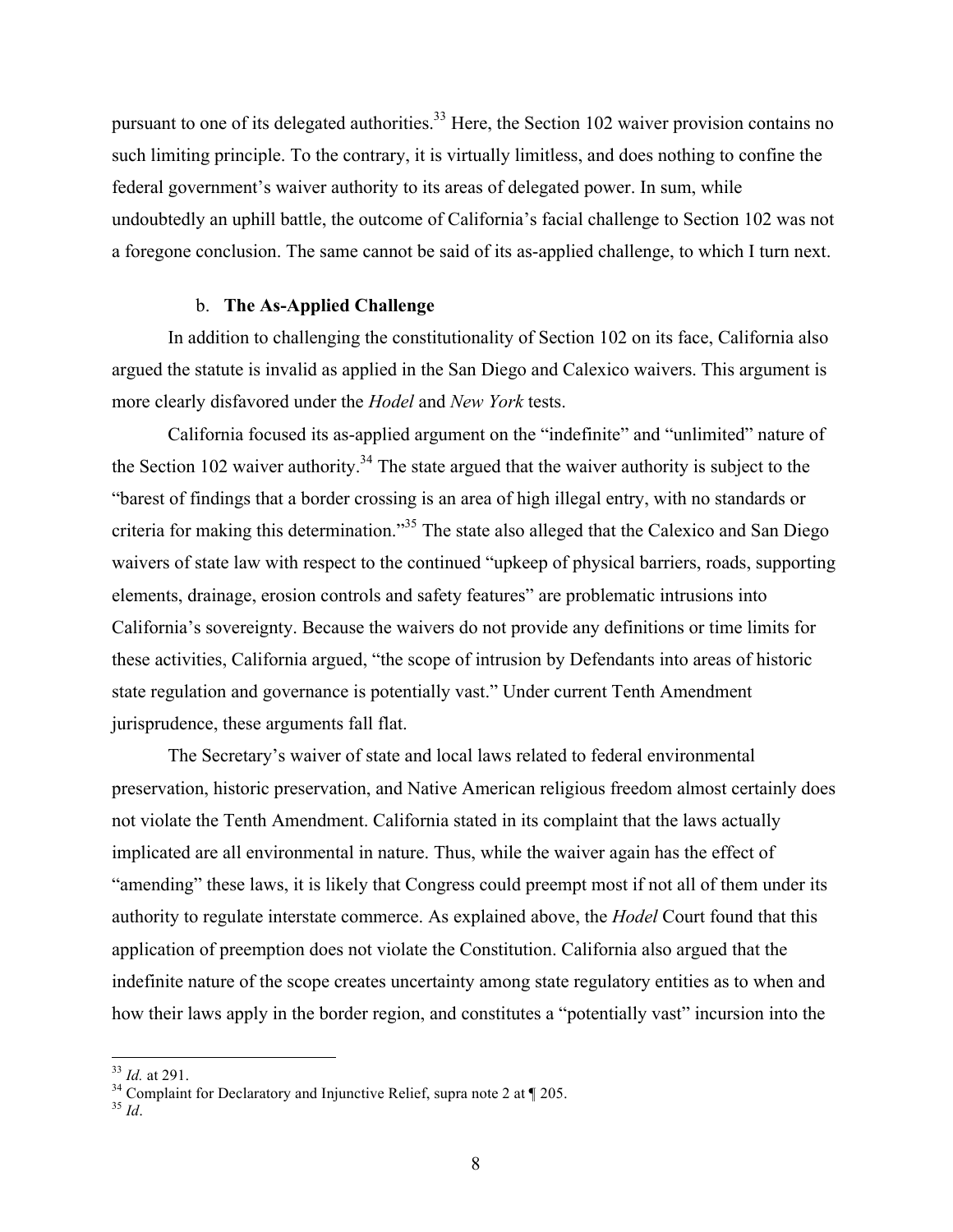state's historic jurisdiction.<sup>36</sup> While perhaps sympathetic, this argument simply does not state a Tenth Amendment claim of direct, coercive commandeering required under *New York*. It is at best an indirect, passive co-opting of state power by the federal government.

Should such broad negations of state power by the federal government be permissible under the Tenth Amendment? This question brings me to the last section of my article, in which I argue that a new Tenth Amendment framework is necessary to address external waivers such as that in Section 102.

# **V. CURRENT TENTH AMENDMENT JURISPRUDENCE IS INADEQUATE TO ADDRESS BIG WAIVERS**

A waiver is essentially the power to negate provisions of law. To date, the Court's Tenth Amendment jurisprudence has dealt only with positive law; the highly political and discretionary power to preclude the application of other laws has never before come before the Court in the context of a Tenth Amendment challenge. Because waivers – particularly external or "big" waivers – are a different animal, I argue that the current Tenth Amendment framework is insufficient to evaluate their constitutionality.

Unlike statutes, waivers don't go through bicameralism and presentment. They don't receive input from state representatives. To the extent they are issued by executive administrators, they are insulated from the local constituents most affected by the waivers. One scholar lambasted the Section 102 waiver for permitting prior statutory bargains to be "negated without the contentious deliberative process that might otherwise have caused greater consideration of the appropriate policy balance to be struck between expeditious construction of the border fence on the one hand, and the important environmental…interests protected by the waived statutes on the other hand."<sup>37</sup> Many of the issues surrounding waivers are undoubtedly creatures of administrative law, and may at first glance seem far afield from the Tenth Amendment. Nonetheless, they are related to the Tenth Amendment, as they go to the heart of the question of whether external waiver provisions – if they are to be interpreted as touching state as well as federal law – unlawfully intrude on states' sovereign rights of self-government.

A court could reasonably find that Section 102 violates the Tenth Amendment on its face based on the *New York* and *Hodel* framework. There are enough facts to argue that the

 <sup>36</sup> *Id.* at ¶ 207.

 $37$  Kitchen, supra note 3 at 598-99.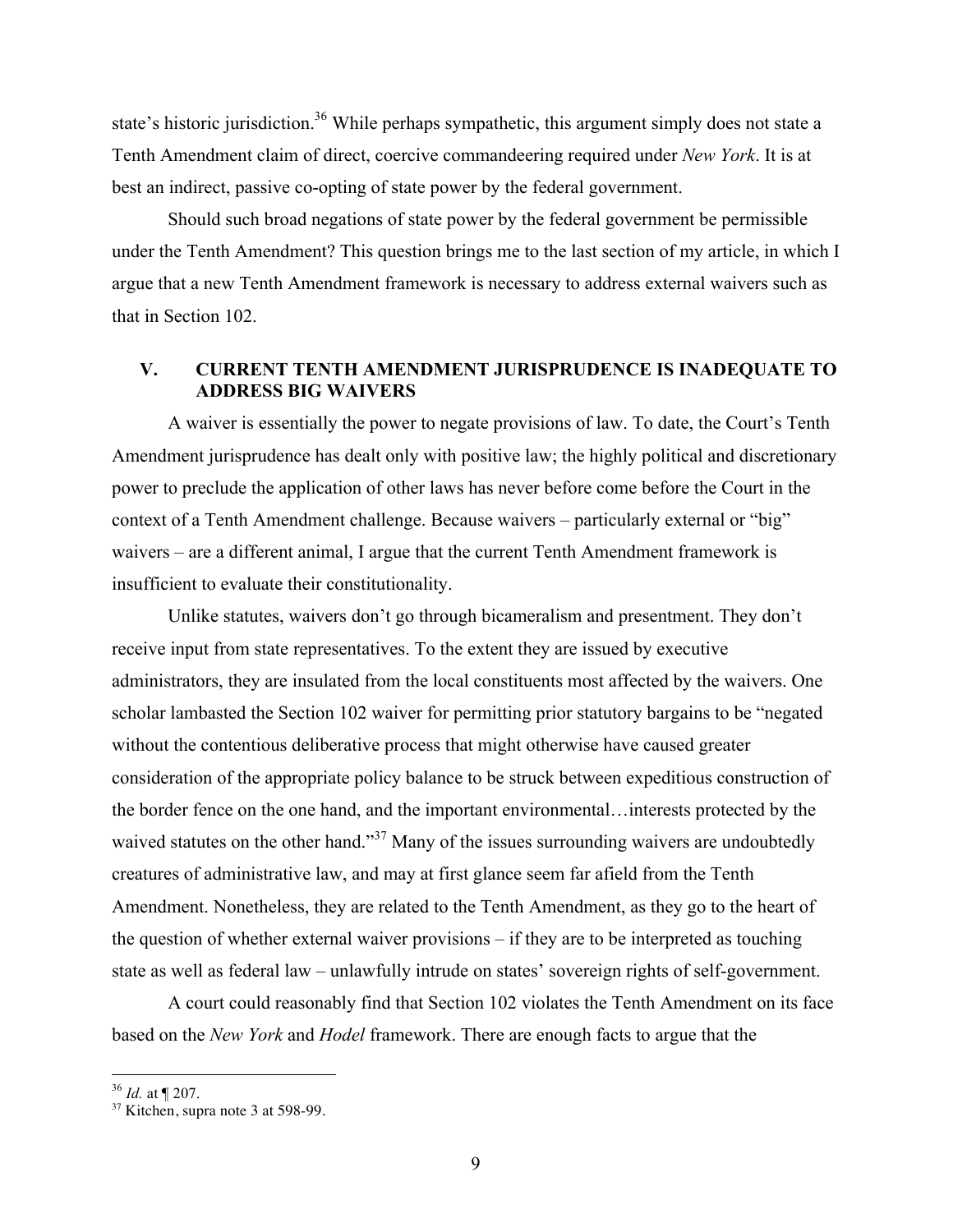Secretary's exercise of the waiver amounts to commandeering state legislatures. However, analyzing the Section 102 waiver under current Tenth Amendment jurisprudence – the commandeering test – is like trying to put a square peg through a round hole. A new standard would be better suited to answer these questions. Future courts faced with arguments like California's should endeavor to develop a new Tenth Amendment framework for waivers that weighs the desirability and usefulness of legislating through big waivers against the interests of state and local governments in enforcing their laws consistently and in knowing when their laws will be enforced.

# **VI. THE DISTRICT COURT'S ORDER**

On February 27, 2018, the district court granted DHS summary judgment on California's Tenth Amendment claim.<sup>38</sup> The state had based its argument *City of Boerne v. Flores*<sup>39</sup>, in which the U.S. Supreme Court held unconstitutional the Religious Freedom Reformation Act (RFRA) as applied to the states because it amounted to a "substantive change in constitutional protections" that was beyond Congress power to remedy and deter constitutional violations under Section 5 of the Fourteenth Amendment.<sup>40</sup> Moreover, the scope and reach of RFRA was "overly broad, as it applied to every agency and official in federal, state and local governments and to any federal and state law, and was temporally broad with no termination date.<sup>"41</sup> California argued that 102's grant of authority is similarly overbroad and temporally unlimited, and thus prohibited under *City of Boerne*. 42

<sup>&</sup>lt;sup>38</sup> *In re Border Infrastructure Envtl. Litig.*, \_\_ F. Supp. 3d \_\_ (2018), No. 17CV1215-GPC(WVG), 2018 WL 1071702 at \*39-40 (S.D. Cal. Feb. 27, 2018).

<sup>&</sup>lt;sup>39</sup> *City of Boerne v. Flores*, 521 U.S. 507, 532 (1997). <sup>40</sup> California had also argued that the waivers violate the Tenth Amendment "equal sovereignty" principle embodied  $\frac{1}{2}$ in *Shelby Cnty., Alabama v. Holder*, 570 U.S. 529 (2013). In *Shelby Cnty.*, the U.S. Supreme Court struck down a Voting Rights Act coverage formula that applied to nine states where voter discrimination was rampant at the time of enactment. The Court explained that such a violation of the principle of equal sovereignty was permissible only where the statute was "significantly related to the problems it targets," and found that entrenched voter discrimination no longer existed in these states. *Id*. at 535. California argued that the DHS waivers similarly violated its equal sovereignty because only its laws have been waived, and the number of unauthorized entries through the California-Mexican border has decreased dramatically in recent years. The district court rejected this analogy, explaining that "[i]nevitably all states are not border states, and section 102 does not single out a particular state in imposing requirements on state powers in a discriminatory manner as the VRA in *Shelby*." *In re Border* 

*Infrastructure Envtl. Litig.*, \_\_ F. Supp. 3d at \*39.<br><sup>41</sup> *In re Border Infrastructure Envtl. Litig.*, \_\_ F. Supp. 3d at \*39 (citing *City of Boerne,* 521 U.S. at 518).<br><sup>42</sup> *Id.* at \*39.